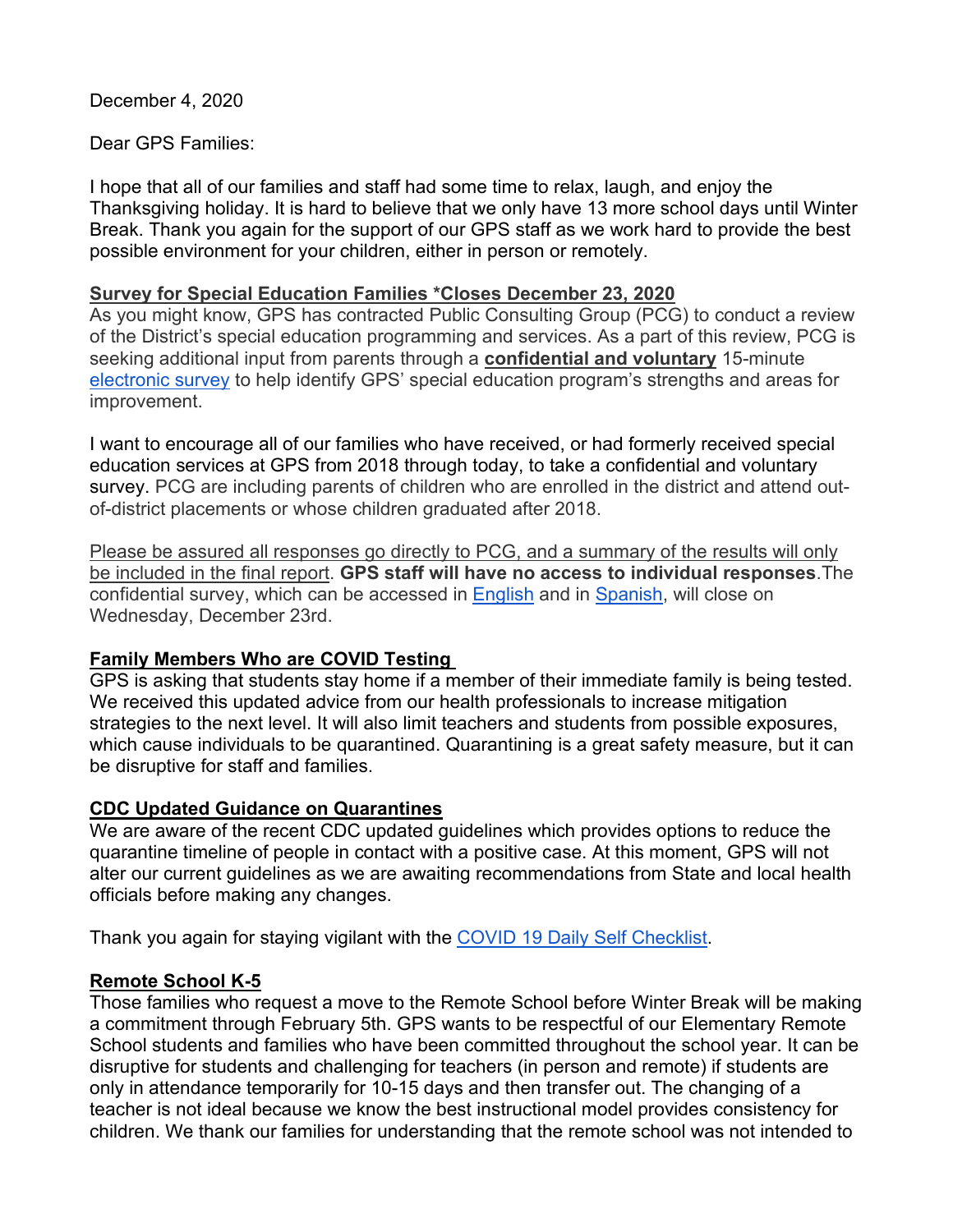be available for people to extend vacations and go remote for just 10-15 days. While we respect the right for families to manage their COVID experience that could include travel, one of our priorities is to provide stability in the remote environment over this holiday and Winter season.

#### **COVID Tracker**

As always, the [COVID Tracker](https://www.greenwichschools.org/teaching-learning/student-support-services/health-services/covid-19) is updated on Tuesday and Friday.

## **Wednesday Early Release**

As a reminder, on Wednesday, December 9th, the entire school district will be having an Early Release Day for all students at the request of many including full-remote families, GHS students, administrators, and teachers. Thank you in advance for your patience as GPS works to navigate the needs of all stakeholders. This time will be valuable for our educators as they continue to learn new tools and adapt to our new instructional models.

*The following are release times for each school in GPS on Wednesday:*

- Greenwich HS 1:15pm; Windrose 1:00pm
- All Middle Schools 12:50pm
- Hamilton Avenue, Julian Curtiss, New Lebanon 12:45pm
- K-5 Remote School, Cos Cob, Glenville, ISD, North Mianus, North Street, Old Greenwich, Parkway, Riverside 1:15pm
- Preschools

oHamilton Avenue and New Lebanon 11:15am oNorth Street, Old Greenwich 11:30am

## **Parent Support Live**

During these challenging times, please join us for a virtual "Parent Video Chat" facilitated by one of our GPS psychologists. Connect virtually with other parents in our community and learn effective strategies to manage personal stress and discuss relevant topics (how to establish routines at home, manage challenging behaviors, build your kids resilience). You can join at any point and stay for as long as you can. We are here to answer questions and provide support. December's theme is, "Coping with Anxiety and Stress Management."

## **Elementary**

Wednesday, December 9th at 7:00pm - [Click here to JOIN](http://meet.google.com/arm-hbjd-yvy) Tuesday, December 22nd at 7:00pm - [Click here to JOIN](http://meet.google.com/arm-hbjd-yvy)

#### **Secondary**

Monday, December 14th at 7:00pm - [Click here to JOIN](http://meet.google.com/arm-hbjd-yvy) **Elementary & Secondary in Spanish**

Thursday, December 17th at 7:00pm - [Click here to JOIN](http://meet.google.com/arm-hbjd-yvy)

Have a wonderful weekend,

Dr. Toni Jones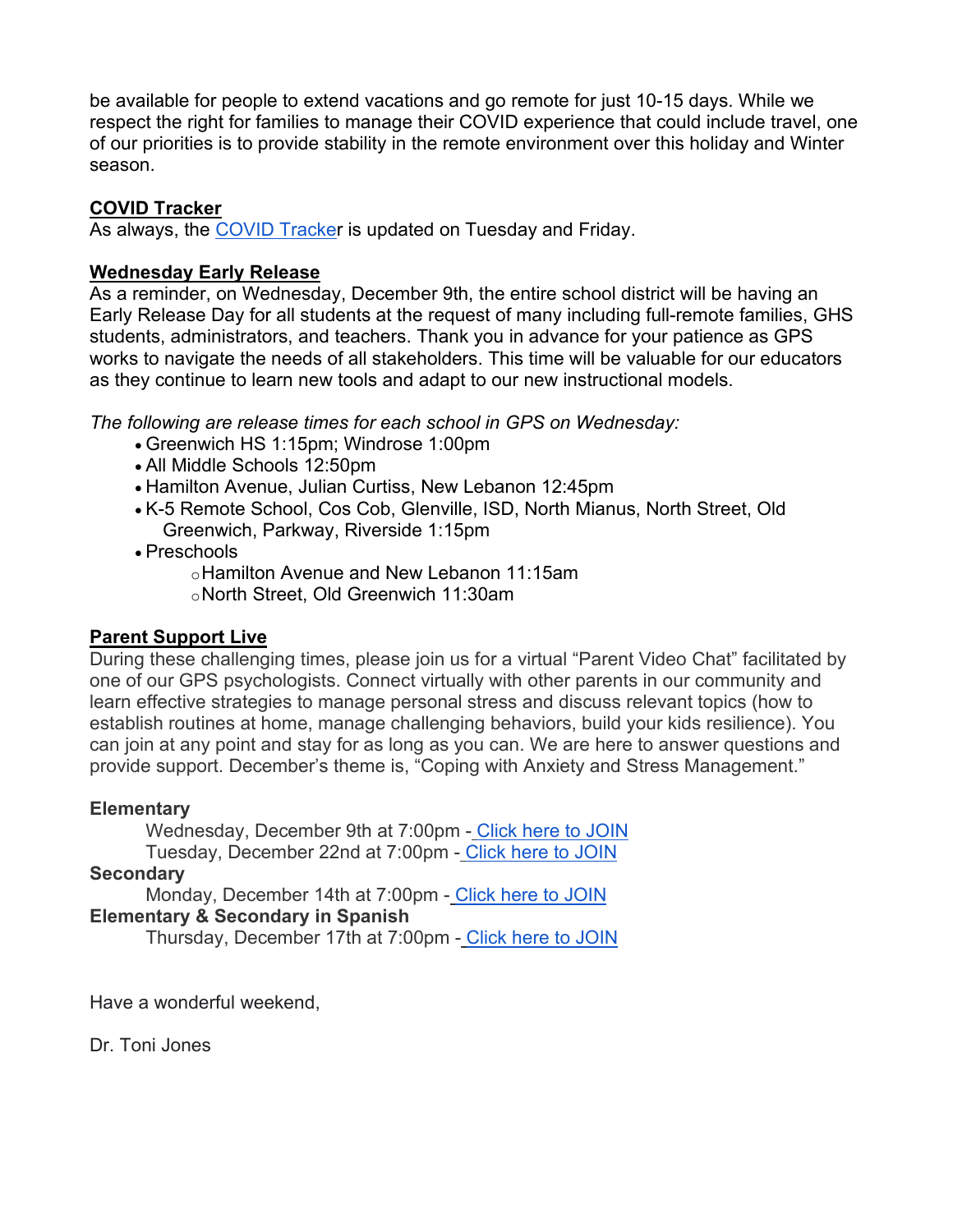Diciembre 4, 2020

Estimadas familias de GPS:

Espero que todas nuestras familias y el personal tenía un tiempo para relajarse, reír y disfrutar de las vacaciones de Acción de Gracias. Es difícil creer que solo tenemos 13 días escolares más hasta las vacaciones de invierno. Gracias nuevamente por el apoyo de nuestro personal de GPS mientras trabajamos arduamente para brindar el mejor entorno posible para sus hijos, ya sea en persona o de forma remota.

### **Encuesta para familias de educación especial \* Cierra el 23 de diciembre de 2020**

Como ya sabrá, GPS ha contratado a Public Consulting Group (PCG) para realizar una revisión de la programación y los servicios de educación especial del Distrito. Como parte de esta revisión, PCG está buscando información adicional de los padres a través de una **confidencial y voluntaria de** 15 minutos [encuesta electrónica](http://surveys.pcgus.com/s3/GPSParentSurvey) para ayudar a identificar las fortalezas y áreas de mejora del programa de educación especial de GPS.

Quiero alentar a todas nuestras familias que han recibido, o habían recibido anteriormente, servicios de educación especial en GPS desde 2018 hasta hoy, a que realicen una encuesta confidencial y voluntaria. PCG incluye a padres de niños que están inscritos en el distrito y asisten a colocaciones fuera del distrito o cuyos hijos se graduaron después de 2018.

Tenga la seguridad de que todas las respuestas van directamente a PCG, y un resumen de los resultados solo se incluirá en la informe. **El personal de GPS no tendrá acceso a respuestas individuales**. La encuesta confidencial, a la que se puede acceder en [inglés](http://surveys.pcgus.com/s3/GPSParentSurvey) y en [español,](http://surveys.pcgus.com/s3/GPSCuestionarioPadres) se cerrará el miércoles 23 de diciembre.

#### **Miembros de la familia que son COVID Testing**

GPS solicita que los estudiantes se queden en casa si un miembro de su familia inmediata está siendo examinado. Recibimos este consejo actualizado de nuestros profesionales de la salud para aumentar las estrategias de mitigación al siguiente nivel. También limitará a los profesores y estudiantes de posibles exposiciones, que hacen que las personas sean puestas en cuarentena. La cuarentena es una gran medida de seguridad, pero puede ser perjudicial para el personal y las familias.

## **Guía actualizada de los CDC sobre cuarentenas**

Conocemos las pautas actualizadas recientes de los CDC que brindan opciones para reducir el cronograma de cuarentena de las personas en contacto con un caso positivo. En este momento, el GPS no alterará nuestras pautas actuales ya que estamos esperando recomendaciones de los funcionarios de salud estatales y locales antes de realizar cualquier cambio.

Gracias nuevamente por mantenerse alerta con la [autoverificación diaria de COVID 19.](https://www.greenwichschools.org/teaching-learning/student-support-services/health-services/covid-19)

## **Escuela Remota K-5**

Aquellas familias que soliciten mudarse a la Escuela Remota antes de las vacaciones de invierno se comprometerán hasta el 5 de febrero. GPS quiere ser respetuoso con nuestros estudiantes y familias de la Escuela Primaria Remota que se han comprometido durante todo el año escolar. Puede ser perturbador para los estudiantes y desafiante para los maestros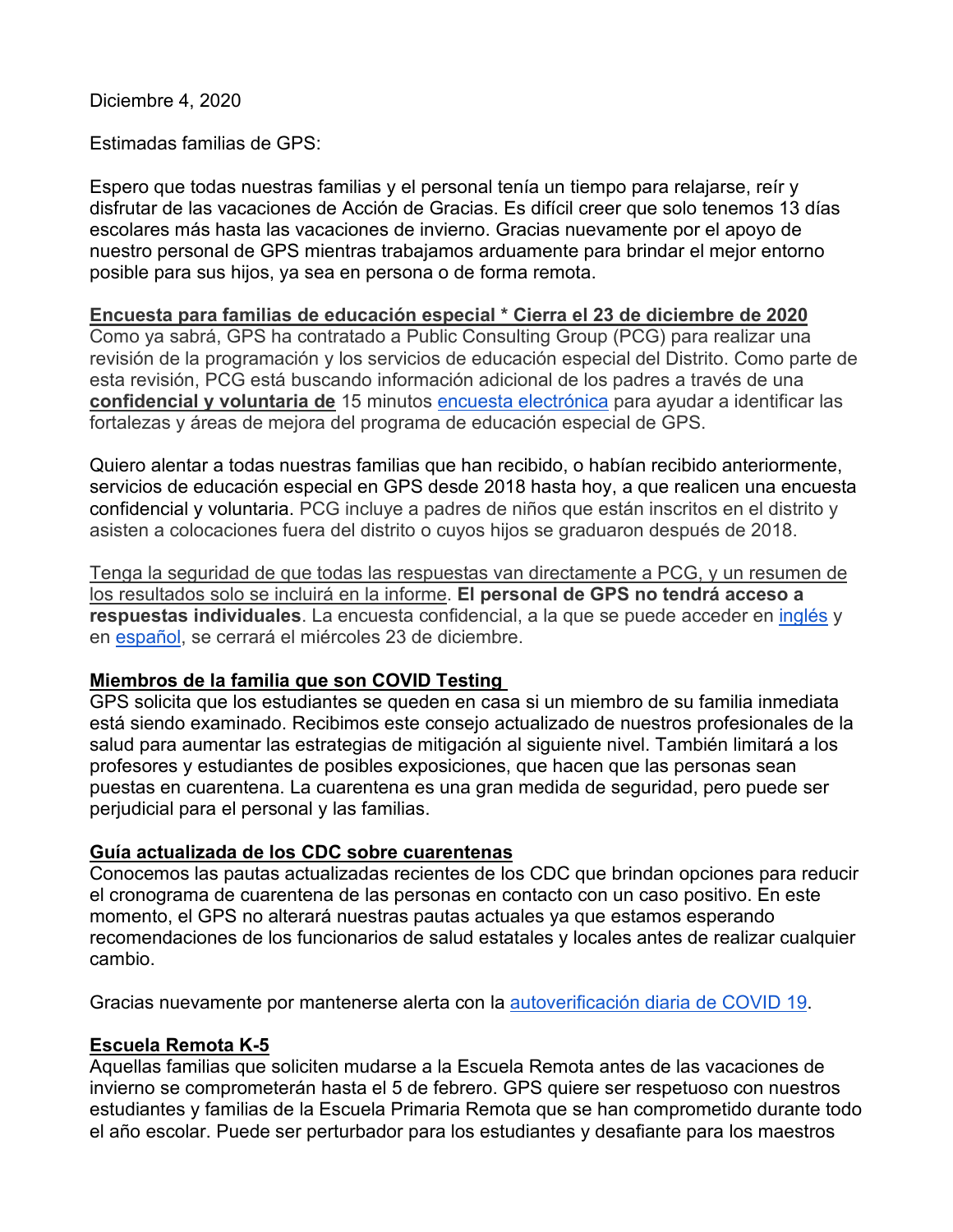(en persona y a distancia) si los estudiantes solo asisten temporalmente durante 10 a 15 días y luego se transfieren. El cambio de maestro no es ideal porque sabemos que el mejor modelo de instrucción proporciona consistencia a los niños. Agradecemos a nuestras familias por comprender que la escuela remota no estaba destinada a que las personas extendieran las vacaciones y se alejaran por solo 10-15 días. Si bien respetamos el derecho de las familias a administrar su experiencia COVID que podría incluir viajes, una de nuestras prioridades es brindar estabilidad en el entorno remoto durante estas vacaciones y la temporada de invierno.

# **COVID Tracker**

Como siempre, el [COVID Tracker](https://www.greenwichschools.org/teaching-learning/student-support-services/health-services/covid-19) se actualiza los martes y viernes.

### **Salida Temprana del Miércoles**

Como recordatorio, el miércoles 9 de diciembre, todo el distrito escolar tendrá un Día de Salida Temprana para todos los estudiantes a petición de muchos, incluidas familias remotas, estudiantes de GHS, administradores y maestros. Gracias de antemano por su paciencia mientras el GPS funciona para satisfacer las necesidades de todas las partes interesadas. Este tiempo será valioso para nuestros educadores a medida que continúan aprendiendo nuevas herramientas y adaptándose a nuestros nuevos modelos de instrucción.

*Los siguientes son horarios de salida para cada escuela en GPS el miércoles:*

- Greenwich HS 1:15 pm; Windrose 1:00 pm
- Todas las escuelas intermedias 12:50 pm
- Hamilton Avenue, Julian Curtiss, New Lebanon 12:45 pm
- K-5 Remote School, Cos Cob, Glenville, ISD, North Mianus, North Street, Old Greenwich, Parkway, Riverside 1:15 pm
- Preescolares

oHamilton Avenue y New Lebanon 11:15 am oNorth Street, Old Greenwich 11:30 am

## **Apoyo para padres en vivo**

Durante estos tiempos desafiantes, únase a nosotros para un "Video Chat para padres" virtual facilitado por uno de nuestros psicólogos de GPS. Conéctese virtualmente con otros padres en nuestra comunidad y aprenda estrategias efectivas para manejar el estrés personal y discutir temas relevantes (cómo establecer rutinas en casa, manejar comportamientos desafiantes, desarrollar la resiliencia de sus hijos). Puede unirse en cualquier momento y quedarse todo el tiempo que pueda. Estamos aquí para responder preguntas y brindar apoyo. El tema de diciembre es "Enfrentar la ansiedad y el manejo del estrés".

## **Primaria**

Miércoles 9 de diciembre a las 7:00 pm - [Haga clic aquí para UNIRSE](http://meet.google.com/arm-hbjd-yvy) Martes 22 de diciembre a las 7:00 pm - [Haga clic aquí para INSCRIBIRSE a la](http://meet.google.com/arm-hbjd-yvy) **secundaria**

Lunes 14 de diciembre a las 7:00 pm - [Haga clic aquí para UNIRSE a](http://meet.google.com/arm-hbjd-yvy) **Primaria y Secundaria en español**

Jueves 17 de diciembre a las 7:00 pm - [Haga clic aquí para UNIRSE](http://meet.google.com/arm-hbjd-yvy)